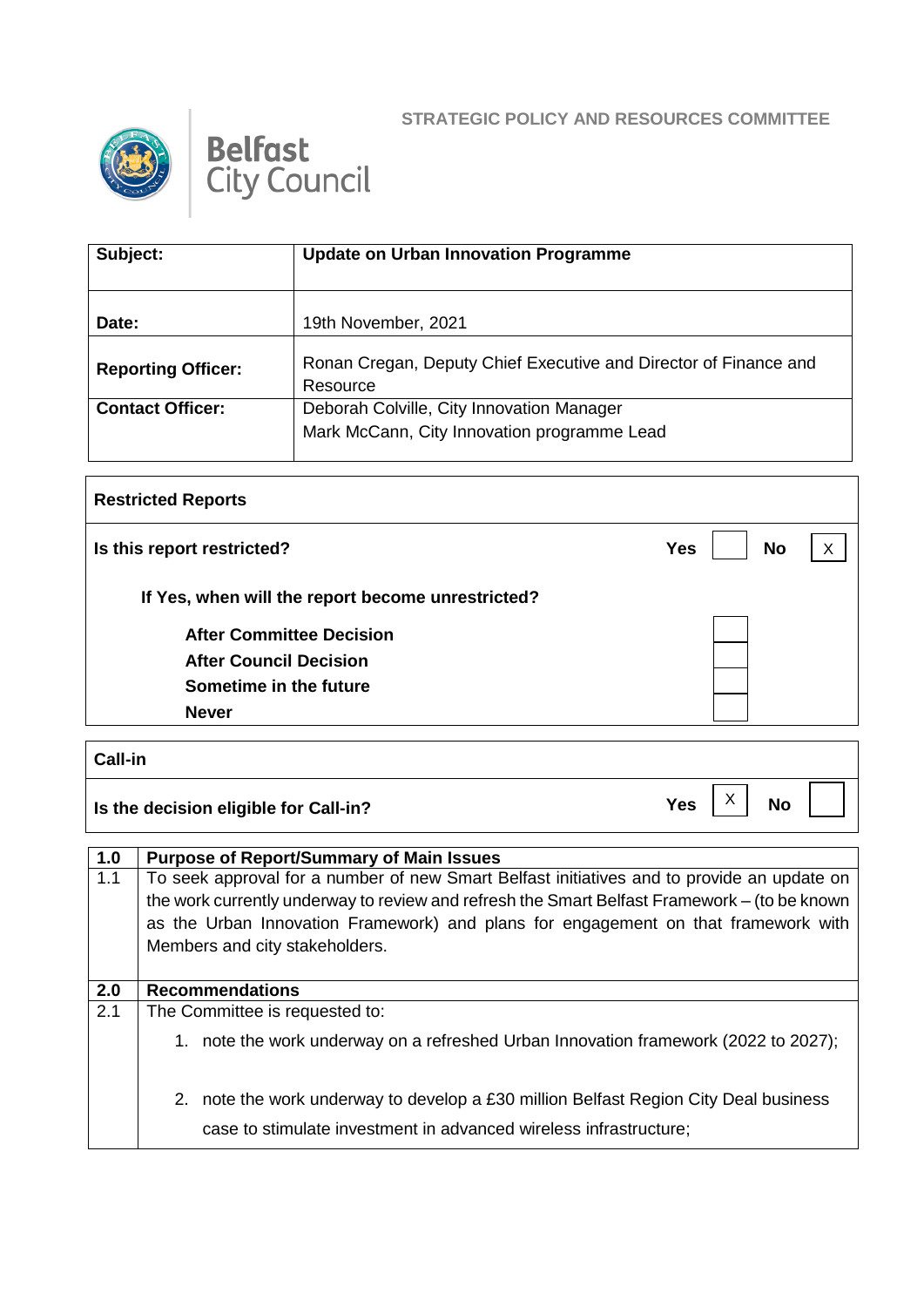|     | 3. grant retrospective approval for a Council-led partner application to the Dept. for<br>Digital, Culture, Media and Sport (DCMS) for a £500,000 Digital Connectivity<br>Infrastructure Accelerator pilot; and<br>4. note the Council's participation in a £400,000 programme with the city of Sejong to<br>develop approaches for international procurement of innovation.                                                                                                                                                                                                                                                                                                                                                       |
|-----|------------------------------------------------------------------------------------------------------------------------------------------------------------------------------------------------------------------------------------------------------------------------------------------------------------------------------------------------------------------------------------------------------------------------------------------------------------------------------------------------------------------------------------------------------------------------------------------------------------------------------------------------------------------------------------------------------------------------------------|
| 3.0 | <b>Main Report</b>                                                                                                                                                                                                                                                                                                                                                                                                                                                                                                                                                                                                                                                                                                                 |
|     | <b>Smart Belfast Framework Refresh</b>                                                                                                                                                                                                                                                                                                                                                                                                                                                                                                                                                                                                                                                                                             |
| 3.1 | Over the past four years, the Council's Smart Belfast programme has encouraged city<br>institutions together on maximising the potential of urban innovation to help tackle major urban<br>challenges while at the same time helping to grow our economy.                                                                                                                                                                                                                                                                                                                                                                                                                                                                          |
| 3.2 | Developed and managed by the Council's City Innovation team, Smart Belfast has attracted<br>over £10 million of investment to Belfast and delivered a range of successful projects with<br>industry, SMEs and our universities. Furthermore, the Smart Belfast approach directly<br>contributed to the design of the £120m Digital pillar of Belfast Region City Deal. And its concept<br>of collaborative urban innovation has shaped the ambition and programme of the city's new<br>innovation partners - Innovation City Belfast (ICB).                                                                                                                                                                                        |
| 3.3 | The development of a refreshed Urban Innovation framework is being developed in a changing<br>strategic environment that includes the implications of Covid on the future of the city and its<br>economy and the Council's commitment to addressing the climate emergency. It also sits<br>against a backdrop of the establishment of ICB, the city deal and the opportunities they<br>represent. The aim of the updated framework will be to identify how emerging technological<br>innovation can best contribute to addressing the many urban priorities and challenges that<br>Belfast now faces and lays out the plans for a Smart District within the city to trial and test new<br>ways of working and delivering services. |
| 3.4 | The City Innovation Team is currently completing a draft framework which will be presented to<br>Members at the December SPR Committee meeting. Alongside the development the team is<br>delivering a 2-phase approach to an engagement and consultation programme to ensure<br>Members and city stakeholders have the opportunity to inform the framework and its<br>programme of work. Phase 1 is focussing on Members, our 2 Universities and the Belfast<br>Met, public sector departments and industry as the key stakeholders required to make the                                                                                                                                                                           |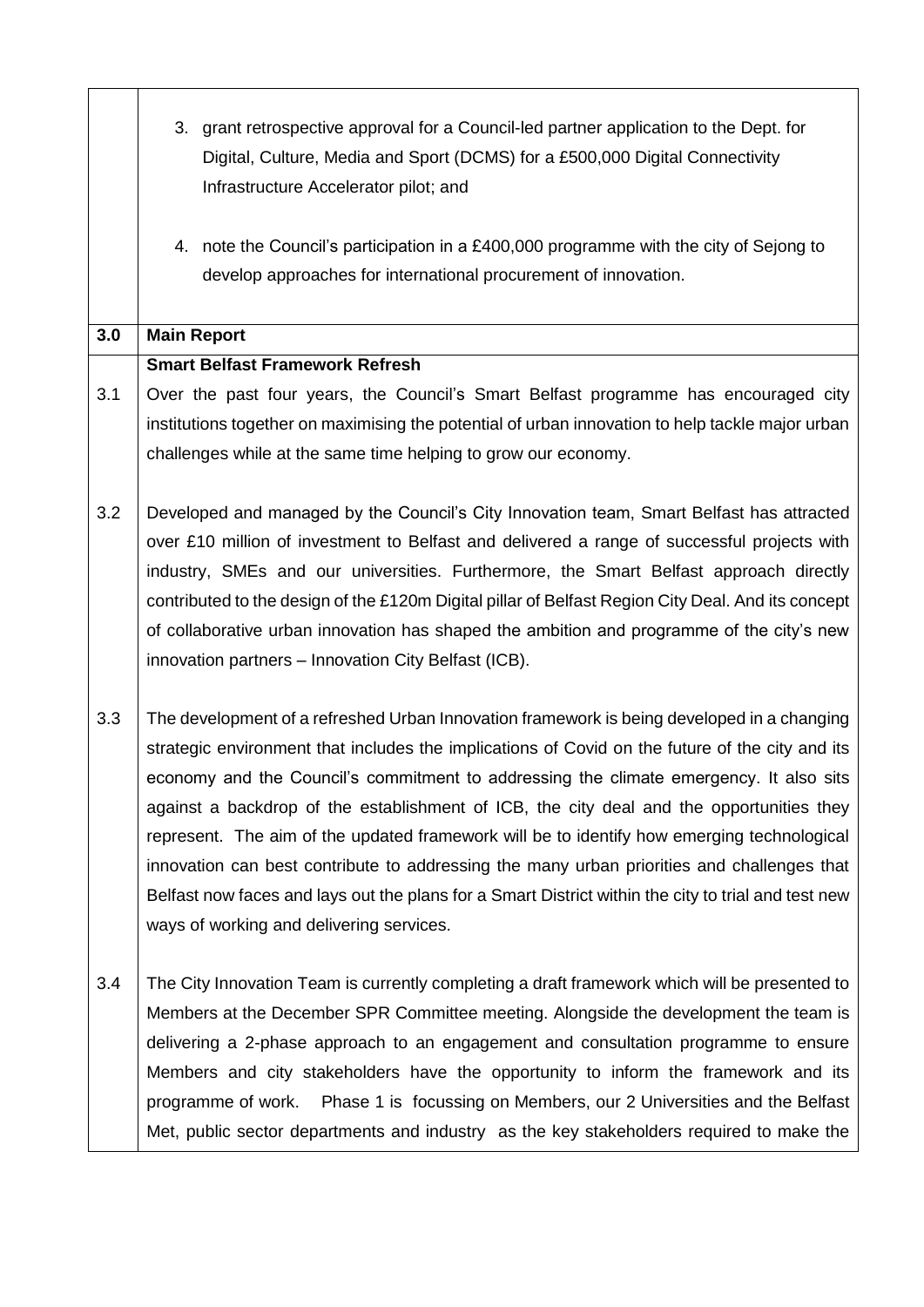innovation ecosystem work across the city. Phase 2 will be the delivery of a citizen programme to build capacity to co create and co design the future programmes and projects.

## **Stimulating Advanced Wireless investment**

- 3.5 As part of the Belfast Region City Deal Digital programme, the Council is leading on the development of a £30 million proposal aimed at stimulating greater investment in advanced wireless connectivity. The initial geographical focus for investment is the Smart District and central core of the city – but with the aim of creating a successful model that can be scaled to the wider city and region.
- 3.6 The strategic case for the wireless investment is based on the analysis that the region's innovation, economic and societal ambitions would be greatly enhanced by the widespread availability of next generation wireless connectivity. UK Government's position is that such connectivity is going to be the backbone for areas such as advanced manufacturing, the creative industries, urban mobility, climate adaptation, etc. However, the Government's analysis is that, due a number of barriers, there are likely to be delays in reaching this level of widespread wireless connectivity over the medium term. The development of the proposal for BRCD funding seeks to address a number of these barriers and stimulate more rapid private sector investment.
- 3.7 The proposal is being facilitated by independent industry consultants, Real Wireless who have now finalised a three-month techno-feasibility study. Based on the positive findings of this study, Real Wireless are now working with Council and its city and regional partners to develop a project business case. A draft of this business case will be presented to Members in February 2022 prior to final submission to BRCD Executive Board and then to the Department for Economy.

## **Digital Connectivity Infrastructure Accelerator (DCIA) Pilot**

- 3.8 In a related strand of work, the Dept. for Digital, Culture, Media and Sport (DCMS) has launched a £4 million competition for local councils and regional authorities aimed at mapping public assets that are needed to support the UK's wireless ambitions. (Public assets such as rooftops, street-poles, spare land could all be utilised to support the faster deployment of wireless networks.)
- 3.9 DCIA will make up to £500,000 available to each participating city for a one-year pilot commencing in January 2022. It will assist partners in mapping the relevant assets and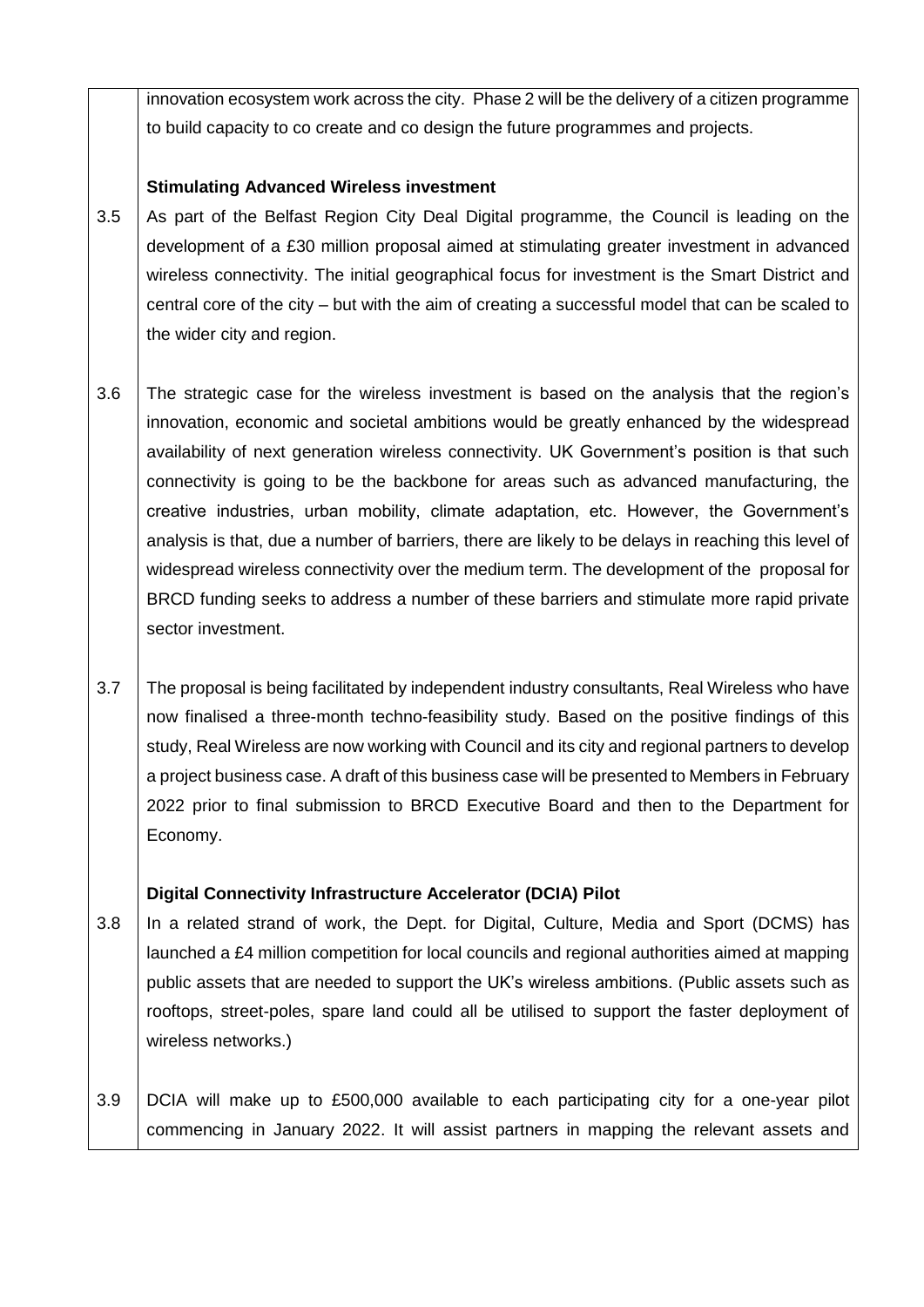developing the policies and procedures to support easier access to them by the wireless industry.

- 3.10 The Council wishes to lead on a £500,000 bid to the programme (closing date is 18 November 2021) with partner support from Land and Property Services (Ordinance Survey NI), Lisburn and Castlereagh, Ards and North Down, and Antrim and Newtownabbey Borough Councils, the Department for Infrastructure and the Department for the Economy.
- 3.11 The expectation is that the learning from the pilot will support local councils regarding the policies and procedures in relation to asset management and planning; and will directly inform the development of our Advanced Wireless proposition to the City Deal described in the item above.
- 3.12 Given the short timeframe (closing date for applications 18 November) and the complexity of a multi-partner bid, Members are asked to retrospectively approve a Council led submission to the programme. And retrospectively approve the commissioning of consultants, Perform Green, to support partners on development of the bid.

## **Accelerating Research and Innovation between UK and Global cities.**

- 3.13 The Council's City Innovation team have been working with Connected Places Catapult on a £400,000 proposal to the Department for Business Energy and Industrial Strategy (BEIS) to develop pilots that will generate opportunities for bilateral trade and investment in innovation between the UK and other global cities. Belfast has been offered the opportunity to link with Sejong,South Korea's leading 'Smart City'. Established in 2008 its population has grown to over 200,000 and is expected to double again in the next decade. It is associated with significant world-leading technologies and industries and offers Belfast companies the opportunity to build their experience in international trade and to tap into global leading innovative technologies.
- 3.14 As part of the programme, we will develop a common best practice playbook for innovative procurement aimed at supporting SMEs between Belfast and global cities to accelerate commercialisation and routes to market for research and innovation.
- 3.15 Working with Connected Places Catapult (CPC), the UK Science and Innovation Network (SIN), and Innovate UK, the programme builds on Smart Belfast programme's experience in